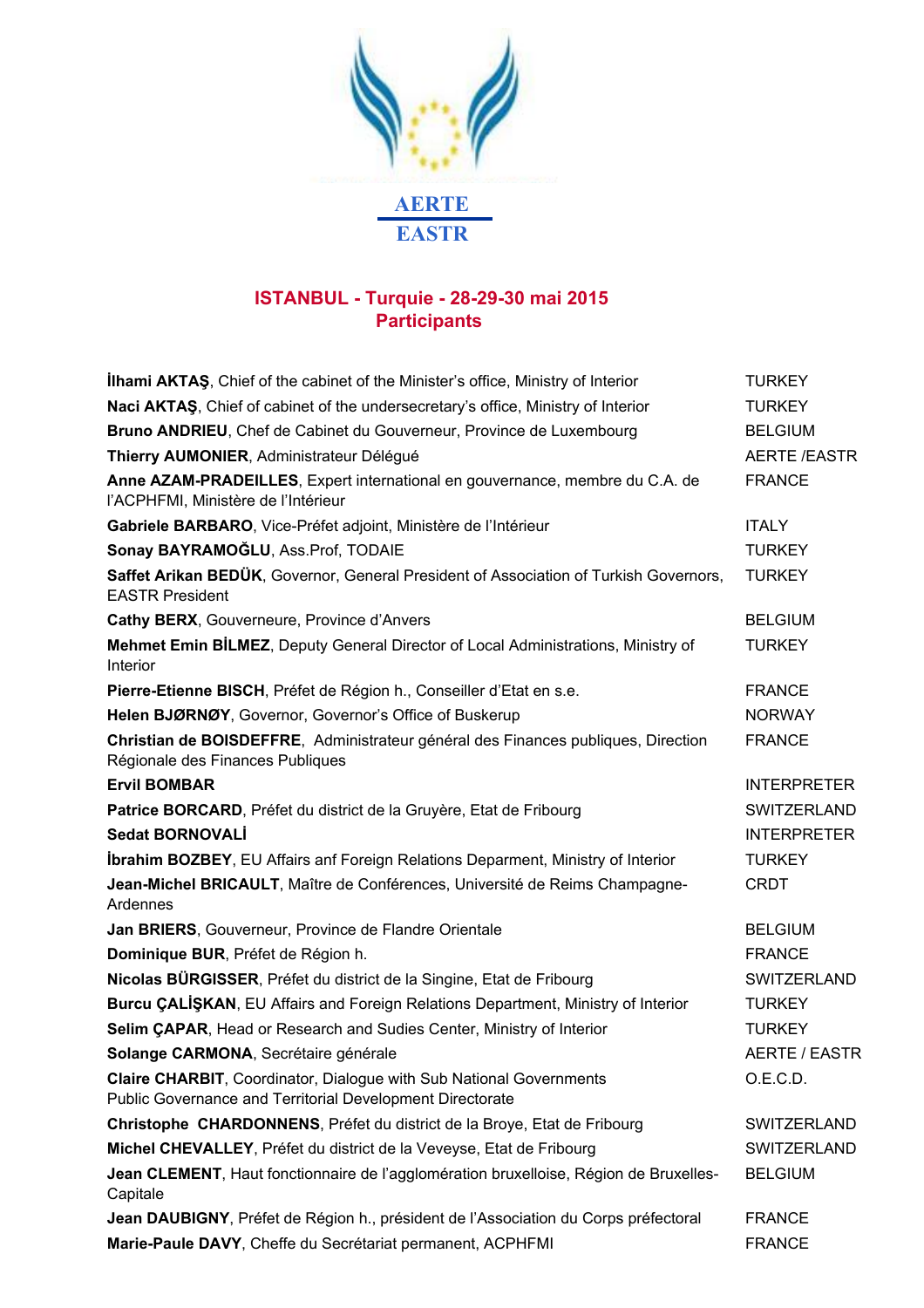| Lodewijk DE WITTE, Gouverneur, Province de Vlaams-Brabant, trésorier de l'AERTE                                          | <b>BELGIUM</b>     |
|--------------------------------------------------------------------------------------------------------------------------|--------------------|
| <b>Dilek DEMİRKOL</b>                                                                                                    | <b>INTERPRETER</b> |
| Rahmi DOĞAN, General director provincal administrations                                                                  | <b>TURKEY</b>      |
| Wim van de DONK, King's Commissioner, Province of Noord Brabant                                                          | <b>NETHERLANDS</b> |
| <b>Samet EKICI, EU Affairs and Foreign Relations Department, Ministry of Interior</b>                                    | <b>TURKEY</b>      |
| Pierre EYMERY, Directeur des Affaires Publiques                                                                          | <b>VEOLIA</b>      |
| Michel FORET, Gouverneur, Province de Liège                                                                              | <b>BELGIUM</b>     |
| Eric FREYSSELINARD, Directeur des stages, Ecole Nationale d'Administration                                               | <b>FRANCE</b>      |
| Graham GARBUTT, Professor, University of the West of England - UWE                                                       | G.B                |
| C. GONZALES-SERRANO, Directeur adjoint des relations internationales, INAP                                               | <b>SPAIN</b>       |
| Salvatore GRASSO, Vice-Préfet adjoint, Ministère de l'Intérieur                                                          | <b>ITALY</b>       |
| <b>İsmail GÜLTEKİN, Deputy Governor of Istanbul</b>                                                                      | <b>TURKEY</b>      |
| Ahmet Ufuk HASÇAKAL, Head of Department - General Directorate of local                                                   | <b>TURKEY</b>      |
| Administrations, Ministry of Interior                                                                                    |                    |
| Valgerd Svarstad HAUGLAND, Governor, Governor's Office of Oslo/Akershus                                                  | <b>NORWAY</b>      |
| Christian HEBRANT, Chef de cabinet du Gouverneur, Province de Namur                                                      | <b>BELGIUM</b>     |
| Elisabet HEINRICH, Secretary to Director General, Regional State Administrative Agency<br>for Western and Inland Finland | <b>FINLAND</b>     |
| Christoph HILLENBRAND, Regierungspräsident von Obherbayern                                                               | <b>GERMANY</b>     |
| Barbro HOLMBERG, Governor, Länsstyrelsen Gävleborg                                                                       | <b>SWEDEN</b>      |
| <b>Burcu İNAL</b>                                                                                                        | <b>INTERPRETER</b> |
| <b>Muhterem INCE, General Director of personnel, Ministry of Interior</b>                                                | <b>TURKEY</b>      |
| Jean-Martin JASPERS, Directeur du CHEMI, Ministère de l'Intérieur                                                        | <b>FRANCE</b>      |
| <b>Cansu KAPTANER</b>                                                                                                    | <b>INTERPRETER</b> |
| Hilal KARAKOÇ, EU Affairs and Foreign Relations Department, Ministry of Interior                                         | <b>TURKEY</b>      |
| Münir KARALOĞLU, Governor of Bursa                                                                                       | <b>TURKEY</b>      |
| Daniëlle KIENJET, Chef de cabinet du Commissaire du Roi, Province de Noord-Brabant                                       | <b>NETHERLANDS</b> |
| Mehmet KİLİÇLAR, Governor of Ankara                                                                                      | <b>TURKEY</b>      |
| Sylviane KLEIN, Préfète de Lausanne, Etat de Vaud                                                                        | SWITZERI AND       |
| Shirley LAMBERT, Cabinet du Gouverneur, Province de Liège                                                                | <b>BELGIUM</b>     |
| Alain LARANGÉ, Inspecteur général de l'Administration, Ministère de l'Intérieur                                          | <b>FRANCE</b>      |
| Laura LEGA, Péfète, Ministère de l'Intérieur                                                                             | <b>ITALY</b>       |
| Daniel LEHMANN, Préfet du district du Lac, Etat de Fribourg                                                              | SWITZERLAND        |
| Frédéric LEROI, Chef de cabinet du gouverneur, Province du Brabant Wallon                                                | <b>BELGIUM</b>     |
| Marie-Christine LESPAGNARD, Chef de Cabinet du Gouverneur, Province de Liège                                             | <b>BELGIUM</b>     |
| Francesca MARTINI, Chargée d'études junior, CHEMI                                                                        | <b>FRANCE</b>      |
| Denis MATHEN, Gouverneur, Province de Namur                                                                              | <b>BELGIUM</b>     |
| Martijn MEUWISSEN, Assistant du Commissaire du Roi, Province de Noord Brabant                                            | <b>NETHERLANDS</b> |
| <b>Yasemen MINDEK</b>                                                                                                    | <b>INTERPRETER</b> |
| Kari NORDHEIM-LARSEN, Governor of Telemark, Governor's office of Telemark                                                | <b>NORWAY</b>      |
| Fahrettin ÖZDEMIR, EU Affairs and Foreign Relations Department, Ministry of Interior                                     | <b>TURKEY</b>      |
| Sebahattin ÖZTÜRK, Minister of the Interior of the Republic of Turkey                                                    | <b>TURKEY</b>      |
| Zehra Nur ÖZTÜRK                                                                                                         | <b>INTERPRETER</b> |
| Vanna PALUMBO, Head of Community and International Service, GPDP                                                         | <b>ITALY</b>       |
| Jorma PITKÄMÄKI, Director General, Regional State Administrative Agency for Western<br>and Inland Finland                | <b>FINLAND</b>     |
| Ignazio PORTELLI, Préfet, Secrétaire général de l'ANFACI, Secrétaire du Conseil<br>d'Administration de l'AERTE           | <b>ITALY</b>       |
| Nicolas QUILLET, Préfet d'Eure-et--Loir                                                                                  | <b>FRANCE</b>      |
| Charles RICQ-CHAPPUIS, Professeur, Université de Genève                                                                  | SWITZERLAND        |